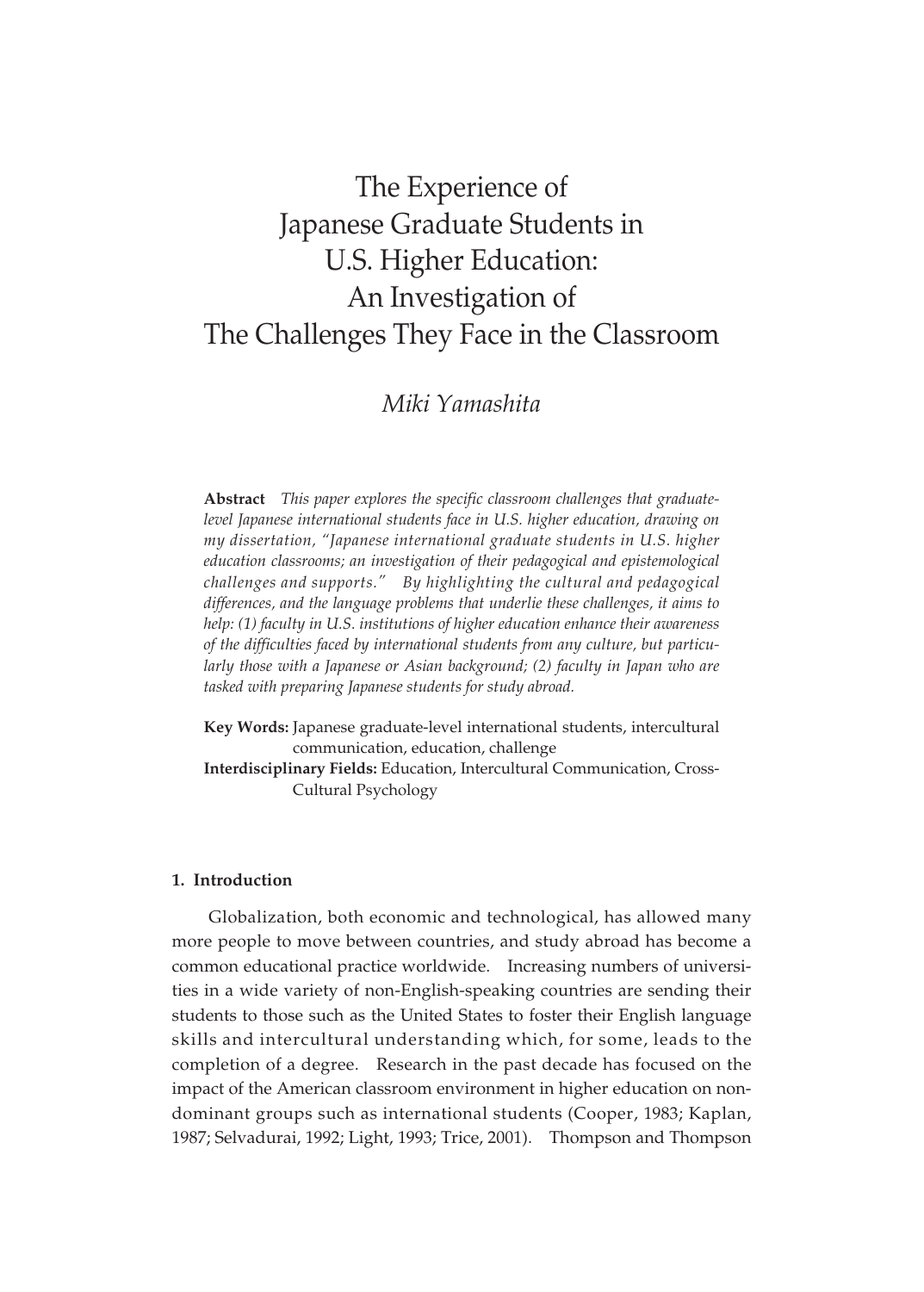(1996) showed that faculty members are not always familiar with ways to resolve the problems that international students present to them, and some reported being overwhelmed by these, especially in cases where international students did not ask for clarification, for example when they felt that assignments were unclear.

Students are equally frustrated; here is a description by an Asian international student at the University of North Carolina at Chapel Hill of her experience in the classroom:

The teacher could have encouraged the students to accept other people's ideas. They should do that because the other students, maybe it's because of race, they don't want to welcome your ideas because maybe they think you're Asian, you're not a native speaker. I felt that sometimes I was set aside because I was not a native speaker. I don't think the teacher was aware [that he/she was shutting me out]. (The Center for Teaching and Learning, 2001)

This student wanted to connect with her teacher and her peers in class, and to be acknowledged and accepted by them. International students, especially in higher education, are adult learners. They bring with them their prior experience of the academic culture of their home country, and this sometimes can cause misunderstandings when they enter a higher education classroom in the United States. Some faculty members there do not recognize or acknowledge the challenges encountered by non-American students who have undergone a different undergraduate experience, often with its own set of tacit expectations (Albert & Triandis, 1994; Thompson & Thompson, 1996; Trice, 2003; Ward, Boschner, & Furnham, 2001). For the many international students, these challenges can lead to culture shock and eventually to great intercultural misunderstandings in American classrooms.

In this study, I focus on Japanese graduate-level international students (hereafter "Japanese students") because the literature suggests that Asian international students (hereafter "Asian students") face relatively more cultural adjustment challenges when studying in U.S. higher education classrooms than do, for example, many from Europe (Zang & David, 2001) or other non-European cultures (e.g. African) that may share similar classroom learning styles and interaction patterns in teacher-student and peer relationships. U.S. faculty members indicate that international students from Asian countries have problems particularly related to language (both vocabulary and communicative confidence), whereas students from European countries often arrive with a better command of English and some shared cultural patterns that allow them to develop relationships with American students more easily (Trice, 2001). As an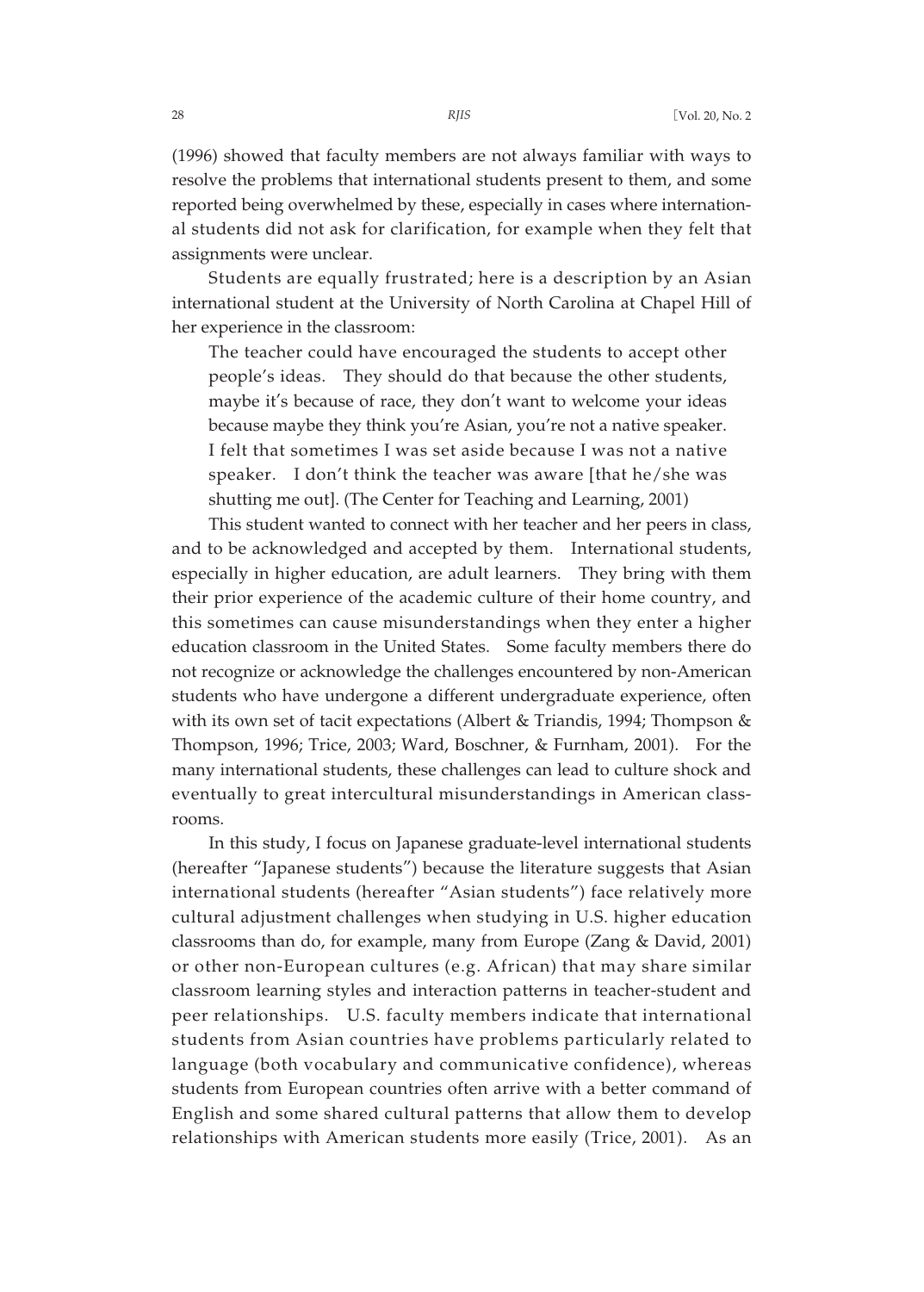Asian country, Japan is culturally very different from the United States, and this lies at the root of the challenges its students face.

My aims in exploring Japanese students' classroom experience in U.S. higher education institutions here are; (1) to enhance awareness among U.S. faculty that will enable them to create a more supportive learning environment for students from Asian cultures; and (2) to help faculty members in Japanese universities and colleges tasked with preparing their students for study abroad. Drawing on my dissertation, "Japanese International Graduate Students in U.S. Higher Education Classrooms: An Investigation of Their Pedagogical and Epistemological Challenges and Supports" (Yamashita, 2009), I will utilize intercultural communication concepts to explore the specific challenges that such students face.

# **2. Cultural Differences**

Ting-Toomey and Chung (2005) explained that culture is a value-laden meaning system that helps us to make sense of what is going on and what we should do in our everyday surroundings. This creates problems in an intercultural setting. For example, members of a cultural group share a particular sense of identity and solidarity that cannot be transferred at all between cultures. And even where some such transfer is possible, it is seldom complete. Japanese and Americans, for example, share some similar values, such as the importance of honesty, but such values are manifested differently depending on context.

Culture is defined by a number of contexts. Bennett categorized culture as either objective or subjective; he defined the former as a visible social, economic, political, and linguistic system (including art, literature, drama, classical music, and so on), "the kinds of things that are included in area studies or history courses," whereas a "good working definition of subjective culture is the learned and shared patterns of beliefs, behaviors, and values of groups of interacting people" (1998, p. 3). For Japanese students studying in American classrooms, it is the subjective cultural differences that pose the greater, indeed a huge, challenge; this can be illustrated by, for example, the gulf between low-context and high-context communication styles first described by Hall (1976).

In a high-context communication system, the listener is very sensitive to non-verbal cues in a given context, and so finds little difficulty with indirect verbal modes such as self-effacing talk, nonverbal subtleties, and interpreter-sensitive values. By contrast, in a low-context communication system, the listener is much less sensitive to such cues and so needs much more background information if communication is to be effective, which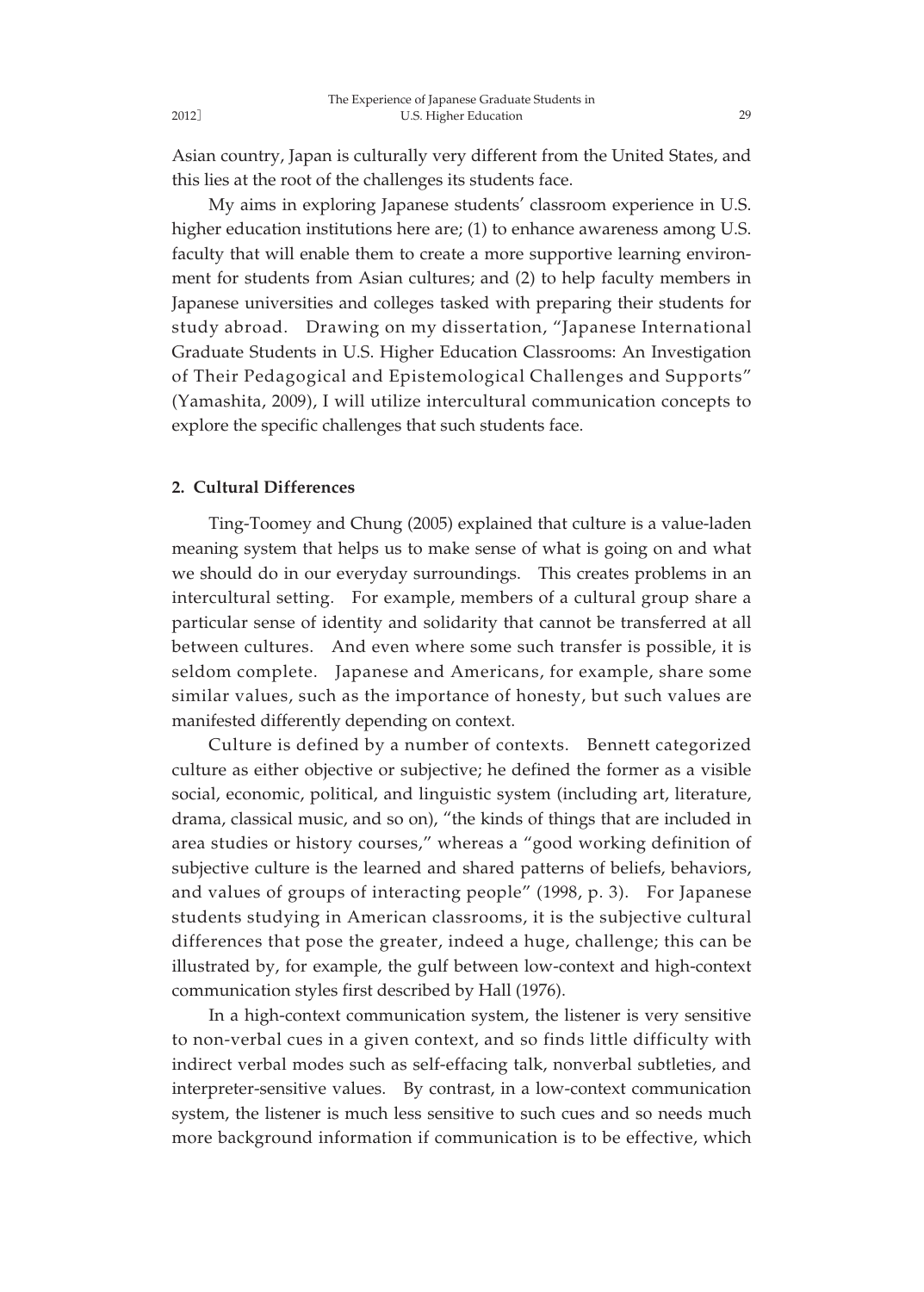necessitates direct verbal modes such as straight talking, nonverbal immediacy, and sender-oriented values (Hall). Thus, in a high-context society, "there is a heavy investment in socializing members so that information does not need to be explicitly stated to be understood," whereas in a lowcontext society, "information about rules and permissible behaviors are explicitly stated" (Gannon, 1994, p. 9).

In Hall's continuum (1976), Japan is to be found at the extremely highcontext end, whereas the U.S. is at the opposite, low-context end, so that when Japanese students work alongside their American counterparts in the classroom, their very different communication styles collide and it requires substantial effort for Japanese students to make the transition to what is the norm in the U.S. system of education (they do, of course, face further challenges resulting from other cultural differences between the U.S. and Japan).

This general approach to the analysis of cultural phenomena needs to be used with caution, however. While the dichotomous classification of intercultural communication styles into high-context and low-context is both useful and important, this should not lead us to ignore the existence and significance of differences between the personalities of individual students. Nonetheless, grouping common elements together to form logical categories can provide us with a starting point when we seek to explain an individual's behavior in an intercultural communication context.

For this reason, using cultural traits like high-context communication styles (which depend heavily on nonverbal expressions), and low-context ones (which depends more heavily on verbal expressions) can help us in our discussion of the cultural misunderstandings that can arise in low-context American classrooms. This dichotomizing of the U.S. and Japan does not imply any criticism of American communication styles in a classroom context. It is used only as an objective conceptual framework to help us to explore Japanese students' experiences, and especially the challenges they face in U.S. higher education classrooms.

# **3. Culture Shock**

During the process of cultural transition, many international students encounter "culture shock," a term coined by the anthropologist Cora DuBois (as cited in Landis, Bennett, & Bennett, 2004). Kalvero Oberg (1960) described culture shock as being like a disease, complete with symptoms of irritability, anger, hostility, indecision, frustration, unhappiness, sadness, and illness. Albert and Triandis (1994) elaborated on this, stating that when "individuals from one culture are forced to adopt a very different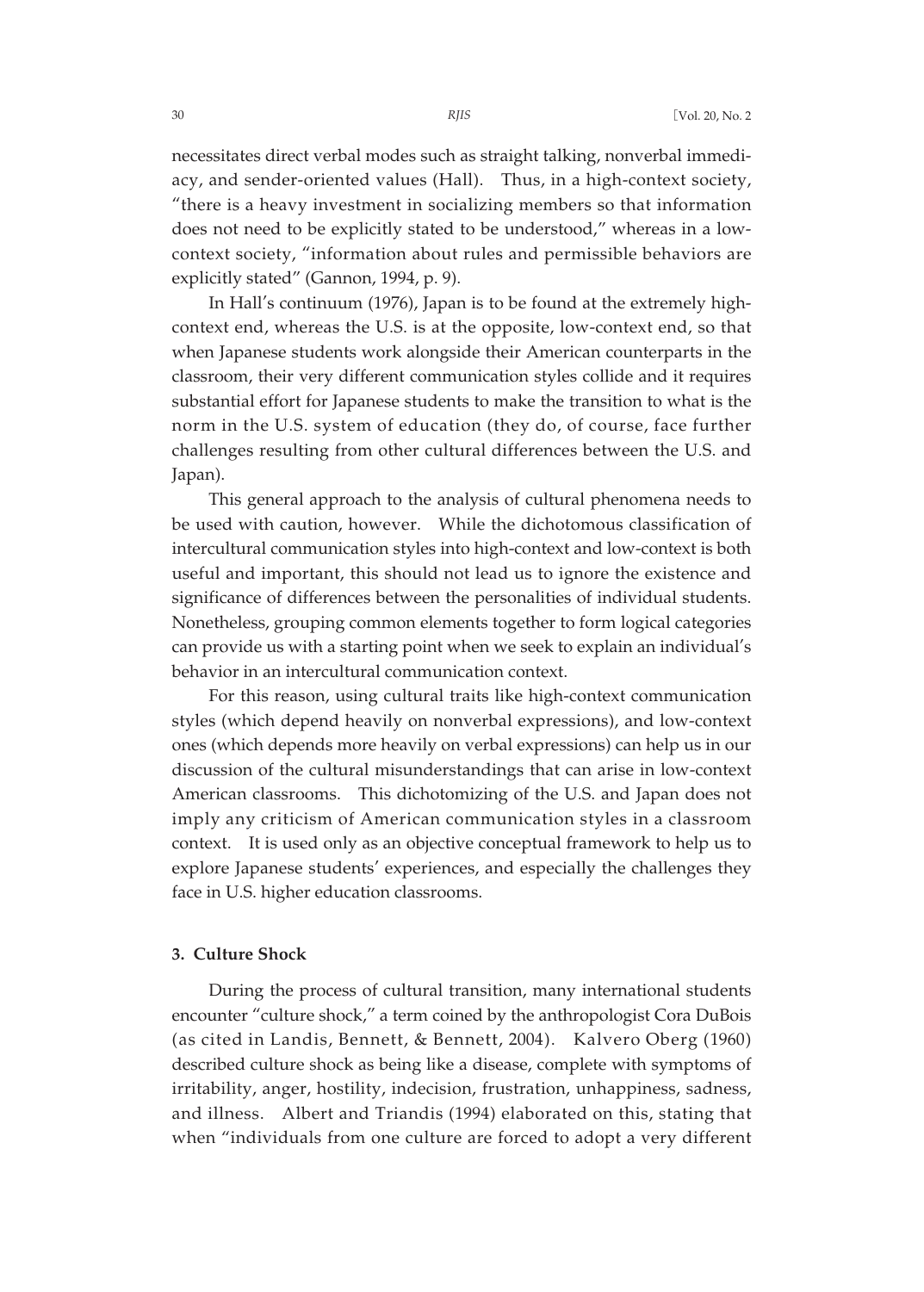cultural pattern [...] they are likely to experience high levels of stress, a reduction in positive outcomes, lower self-esteem, anomie, and general demoralization" (pp. 426-427). A considerable number of studies have also focused on this topic and on the cultural adjustment of international students in general (Adler, 1975; Albert & Triandis, 1994; Barna, 1983; Bennett, 1998; Oberg, 1960; Thompson & Thompson, 1996; Ward, Bochner, & Furnham, 2001).

As to its causes, Oberg described it as being precipitated by the anxiety that results from losing all our familiar signs and symbols of social intercourse. He articulated the wide variety of challenges that international students commonly face in the study-abroad adjustment process. These include: social isolation; lack of language skills; not knowing social norms; overcoming stereotypes; learning how to use transportation; adjusting to weather and food differences; making oral presentations; and managing personal finances. During the research for my dissertation (Yamashita, 2009), I encountered Yoshiko, aged 27 and a female student in the third year of a master's course in conflict resolution, who vividly described her own particular experience of culture shock. She said that she was discouraged from voicing her own opinions by a professor, and also felt that she was being stereotyped by her instructor. As she said:

When we were talking about the Israeli and Palestinian issue in a class, I tried to speak up and give my opinion, but my instructor cut me off and told me, "You are ASIAN! So you should focus on affairs between Japan and other East Asian countries, not problems between the Israeli and Palestinian."

She interpreted this incident as discriminatory because, as an Asian, she had tried very hard to join in the class discussion, but felt that her contribution on this occasion was not welcomed due to her nationality. At the time, this made her feel completely isolated. She said that the mindless approach or misplaced assumptions of faculty towards her were very painful to endure. Paige (1993) contended that among the stress factors that affect international students, being treated as invisible and being ignored in group settings is particularly upsetting. The culture shock Yoshiko experienced resulted in insomnia and the feeling of sometimes not wanting to go to class. Occasionally, before she went to sleep at night, memories of class discussions would come back to her mind, and upset her all over again. She felt frustrated at the fact that there were too many constraints in her in class; when, for example, somebody verbally attacked her or imposed Japanese stereotypes on her, she wanted to talk back to the person spontaneously, but found it was not easy to do so in English.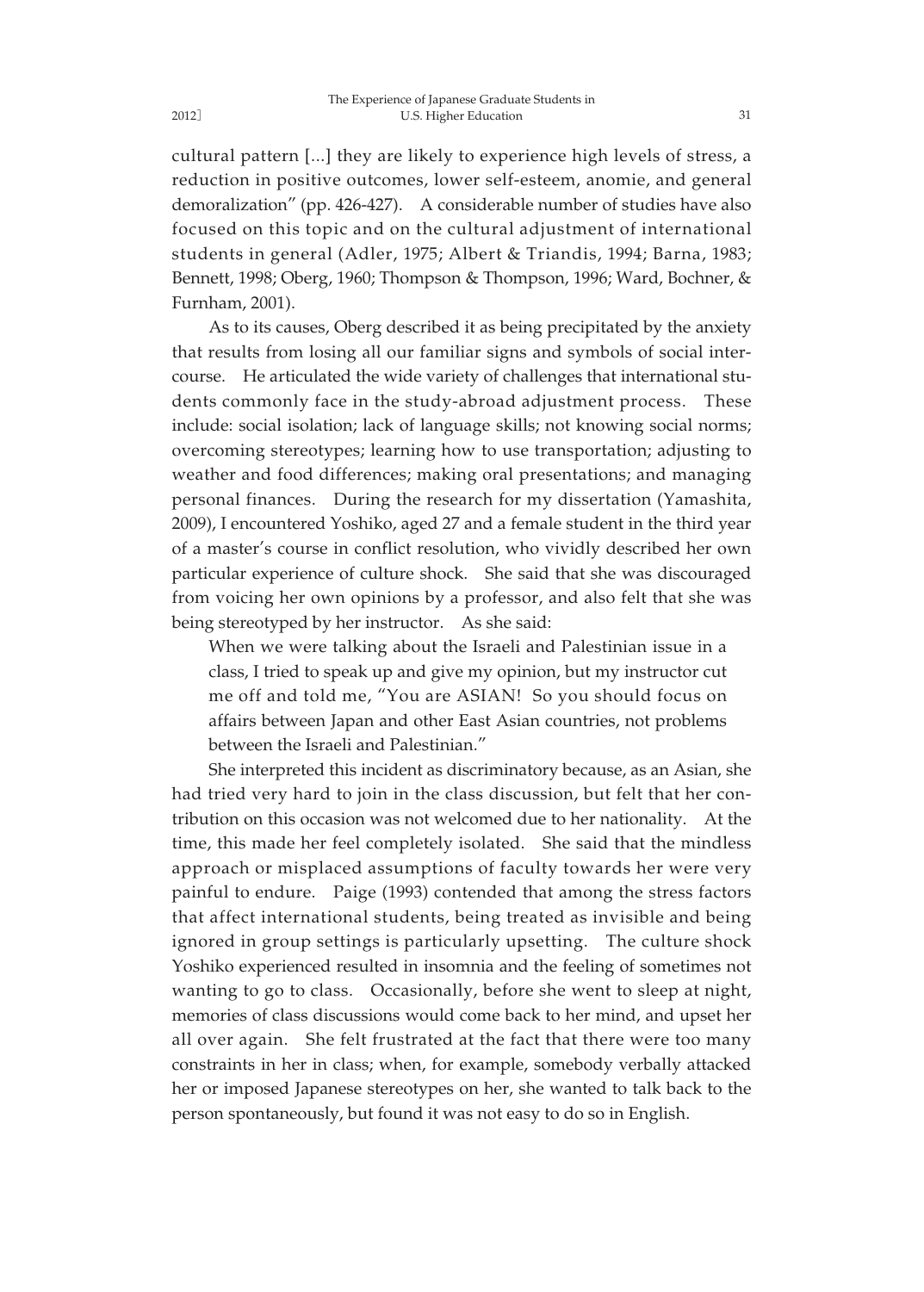# **4. Challenges that Japanese Students Encounter in U.S. Higher Education Classrooms**

Hofstede (1997) argued that peoples' preferred modes of learning are shaped by their countries' culture through socialization. High-context cultures such as Japanese tend to use indirect and status-oriented styles of communication that are manifested in their class participation style; and they tend to be sensitive to nonverbal communication such as subtle gestures, voice, eye contact, spacing, and touching (Gudykunst, Ting-Toomey, & Nishida, 1999). The ways that this communication style is manifested were enumerated in a study by Oxford and Burry-Stock (1995). They observed that in language learning, Japanese students tend to observe the class and reflect on their ideas before they speak up. It can be said that this learning style is shaped by their culture and represents a very different approach to the active and risk-taking nature of American learning and class participation style.

The U.S. class atmosphere may therefore appear culturally very uncongenial to Japanese students. As well as the obvious language problems, then, we need to focus on such cultural factors. As Wong (2004) pointed out, the "three main difficulties highlighted by Asian international students are *cultural differences, different learning styles*, and *language problems*" (p. 154). These three categories will be amplified here as follows: *cultural differences* are related to an unawareness of what is culturally appropriate in the U.S. and a lack of knowledge of American cultural reference points, and different attitudes towards professors in Japan and the U.S.; *different learning styles* also include differences in class participation practices between Japan and the U.S., both those that involve the student-professor relationship and peer relationships among students; while *language problems* refer in the main to lack of language proficiency. These modifications in no way reduce the scope of the difficulties that lead to great intercultural challenges for Japanese students in U.S. classrooms.

# **4-1. Unawareness of What is Culturally Appropriate in the U.S. and Lack of Knowledge of American Cultural Reference Points**

International students from most countries face challenges related to cultural differences, but my dissertation research revealed that Japanese students may experience more difficulties in American classrooms than others when it comes to being aware of what is culturally appropriate there and understanding American cultural reference points. Japanese students' participation in class discussion was limited by not knowing what is or is not appropriate to say and when to speak up, and this made them feel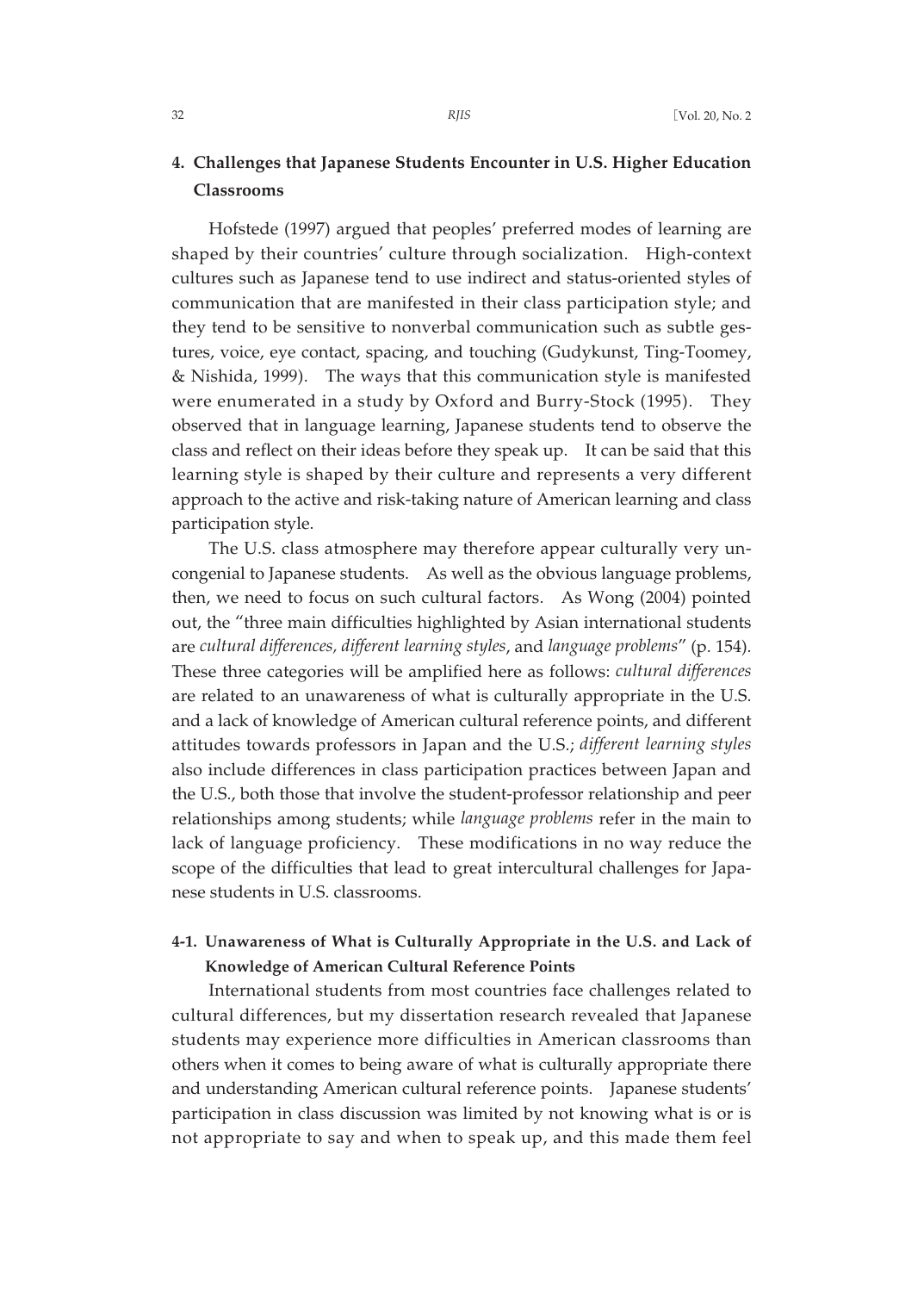isolated, like members of an out-group. Students have to know when to share their knowledge during class discussions, based on the accepted rules of interaction in the classroom. There are tacit rules about what one can say and when to say it, but not knowing these held Japanese students back from participating alongside others.

During the research for my dissertation (2009), I also encountered Takashi, aged 27, and a second-year male student pursuing a master's degree in the humanities, who shared his experience of not being able to speak up in class that was caused by not knowing if it would be appropriate. He said:

I was confused about whether it was the appropriate time to speak up or not in class and could not give [my opinion]...generally speaking, Japanese people tend to organize their thoughts and consider if it is appropriate to voice them in a particular context. When they are sure that it is all right to say something, they finally express their opinions...People here [in America] may not think as seriously as Japanese people do about the issue of the appropriateness of speaking in any given context.

People from Japan tend to be very concerned about social interaction (Ting-Toomey, 1999). In this instance, Takashi was considered very carefully what he wanted to say in class discussion and when and how to say it. He used sensitive guessing ability (*sasshi* in Japanese) to sense when and how to speak up in the class. In the end, he decided not to speak up because of self-inhibition (*enryo* in Japanese), which reduced his oral participation in class. He explained how he had to work through what he wanted to say beforehand, and through using the cultural filter of *sasshi* to examine his ideas so as to eliminate any messages that might disturb the atmosphere in the discussion, he missed opportunities to speak up. In this way, Japanese students' culturally biased *sasshi* and *enryo* seldom worked in the culture of the American classroom context appropriately and to his advantage.

International students in general, not having grown up in the U.S., lack the same knowledge of American cultural references as natives. But, this lack is even greater for Japanese students, especially in matters connected with the arts and history, or popular movies and TV dramas, which means that Japanese students are at an even more serious disadvantage than most international students when it comes to grasping the significance of common expressions, which faculty members and students bandy about in class. This can place real limitations on Japanese students' oral classroom participation. Another student who featured in my dissertation research (2009) was Hiroshi, aged 27 and a third-year male student pursuing a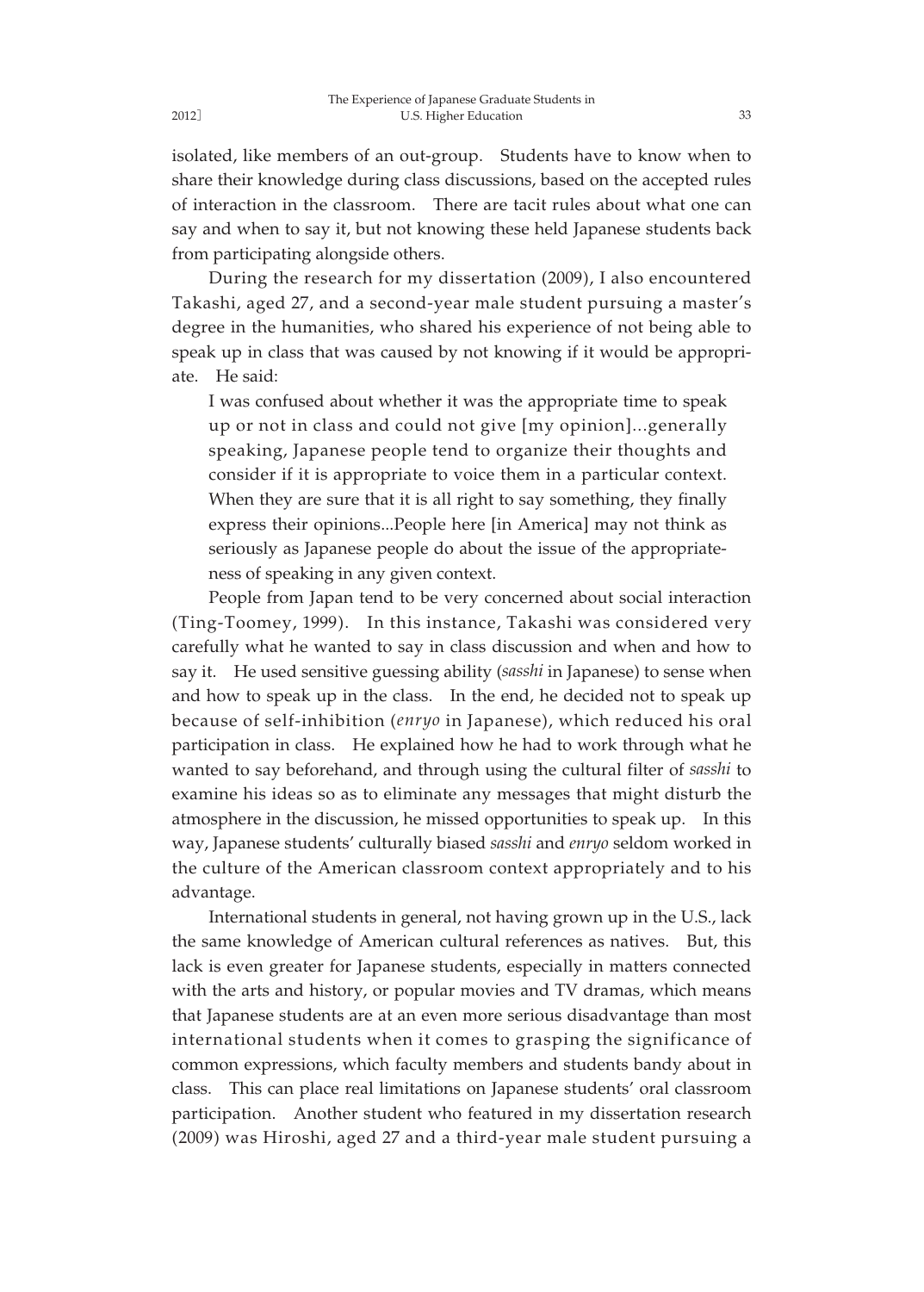Usually, discussion topics involved U.S. domestic issues...and I did not know how I could contribute to such discussions. My inability to participate in these was not because of a lack of [oral presentation] skills, but because I was baffled by American cultural references and that became a barrier to my contributing to what was being said. I really wanted people around me to understand [my situation], but I couldn't explain this.

Due to Hiroshi's lack of American cultural references, he was in a high uncertainty situation; he said that he hesitated to ask questions in class because he was often in the process of guessing what his classmates were discussing. "When uncertainty is above our maximum thresholds, we do not have confidence in our predictions and explanations of other people's behavior" (Gudykunst et al., 1995, p. 105). Therefore, it is understandable that Japanese students tend to hesitate to take the risk of asking what may turn out to be "stupid" questions; they fear that doing so may cause them to lose face as well disturbing the flow of class discussion.

## **4-2. Different Attitudes towards Professors in Japan and the U.S.**

There is a second reason why Japanese students tend not to ask questions in classrooms. This is that they are afraid of causing their instructors to lose face. "Asking questions or speaking up in the middle of the lecture is considered inappropriate and disrespectful" (Liu, 2001, p. 195) by teachers and students in Asian schools. In research on the classroom interaction patterns of students in a community college composition course, Losey (1997) found that, out of politeness and respect for instructors and peers, no Asian students would participate in discussions even if they wanted to, while 81% of Anglo American students asked questions or otherwise participated.

Despite work that has shown that the cultural and learning style backgrounds of international students often do not mesh well with American practices in academic programs (e.g. Bennett, 1995), faculty in U.S. higher education institutions are sometimes not fully aware that such students do have different perspectives and learning styles (Trice, 2001; Weinstein & Obear, 1992). Chan (1999), for example, pointed out that Western educators still lack the understanding that Asian students generally tend to be less spontaneous and unlikely to make waves in the presence of their teachers. Japanese students in particular are perceived to "rarely debate issues in class, disagree with the opinion of a classmate or instructor, or challenge the status quo" (Thompson & Thompson, 1996, p. 55).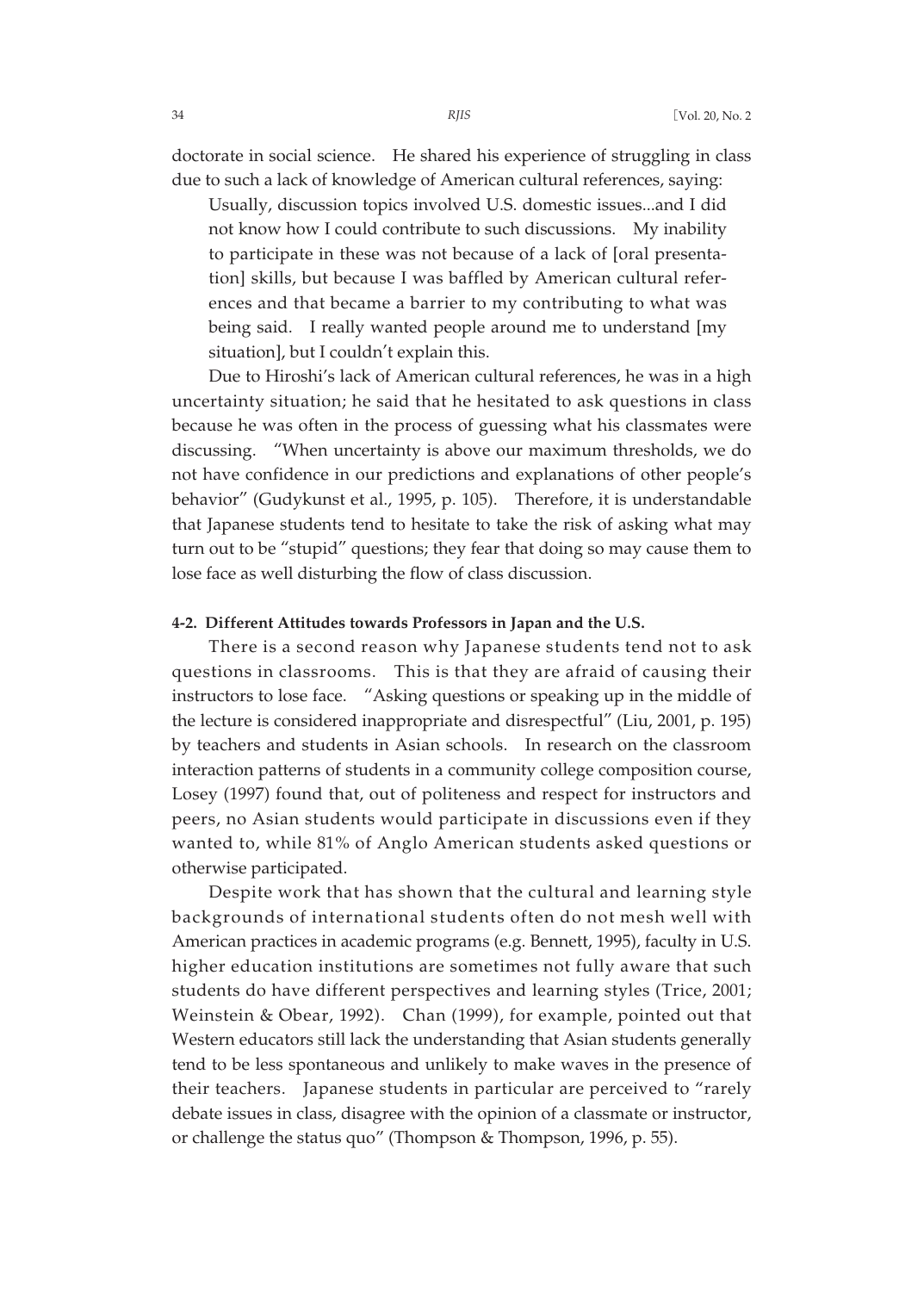#### The Experience of Japanese Graduate Students in 2012] U.S. Higher Education

In Japanese classrooms, it is common for students just to listen to a professor's lecture. In contrast, in a U.S. classroom, students tend to be uncomfortable with silence and feel a responsibility to speak up to assist the professor. In this context, Japanese students' silence in the classroom is sometimes taken as showing an unwillingness on their part to participate, or as evidence that they have nothing significant to contribute (Liu).

# **4-3. Differences in Classroom Peer Relationships in Japan and the U.S.**

There is, however, a third reason why Japanese students find it difficult to speak out in U.S. classrooms. Generally speaking, American students participate very actively in discussions; indeed they are encouraged to do so. But, according to Liu (2001), American students, having been taught that in-class oral participation is important, can carry their enthusiasm for this to the point where they often end up monopolizing these discussions. Liu noted that Asian students can feel intimidated by the heated tone of the discussions being carried on by their American peers, and that this also results in their missing opportunities to speak up in class. Japanese students in particular may react negatively to such an aggressively direct manner of speech and overactive participation in class because they see all this as damaging to the preservation of relationships, which is the most important of all values in a high-context culture. Research for my dissertation (2009) brought to light the experience of Yoshiko, whom we have already met above, reported that she was overwhelmed by the competitive attitude of American students:

I have a hard time participating in class discussions in my program ... All of them have really strong opinions. They always see things as black or white. It is not a discussion, it is a debate...Everybody in my class is active and thinks that they are right. When others say a word, they try to shut them up.

Since Yoshiko felt uncomfortable when her peers directly expressed disagreement with her, she sometimes held back from speaking up in class. This reflects a common challenge faced by Japanese students. Nemetz Robinson stated, "The American value of directness is contrasted with the Japanese value of maintaining harmony. Japanese use a variety of conventions to avoid direct disagreement" (1988, p. 57). For this reason, Japanese students tend to be intimidated or even offended when their peers use a direct manner of speech when criticizing their opinions.

Harmony is not just important to Japanese students as an abstract value, however; it also matters a great deal because it is perceived as underlying individual friendships. Thus, Japanese students tend to hesitate about opposing the opinion of other students in class because they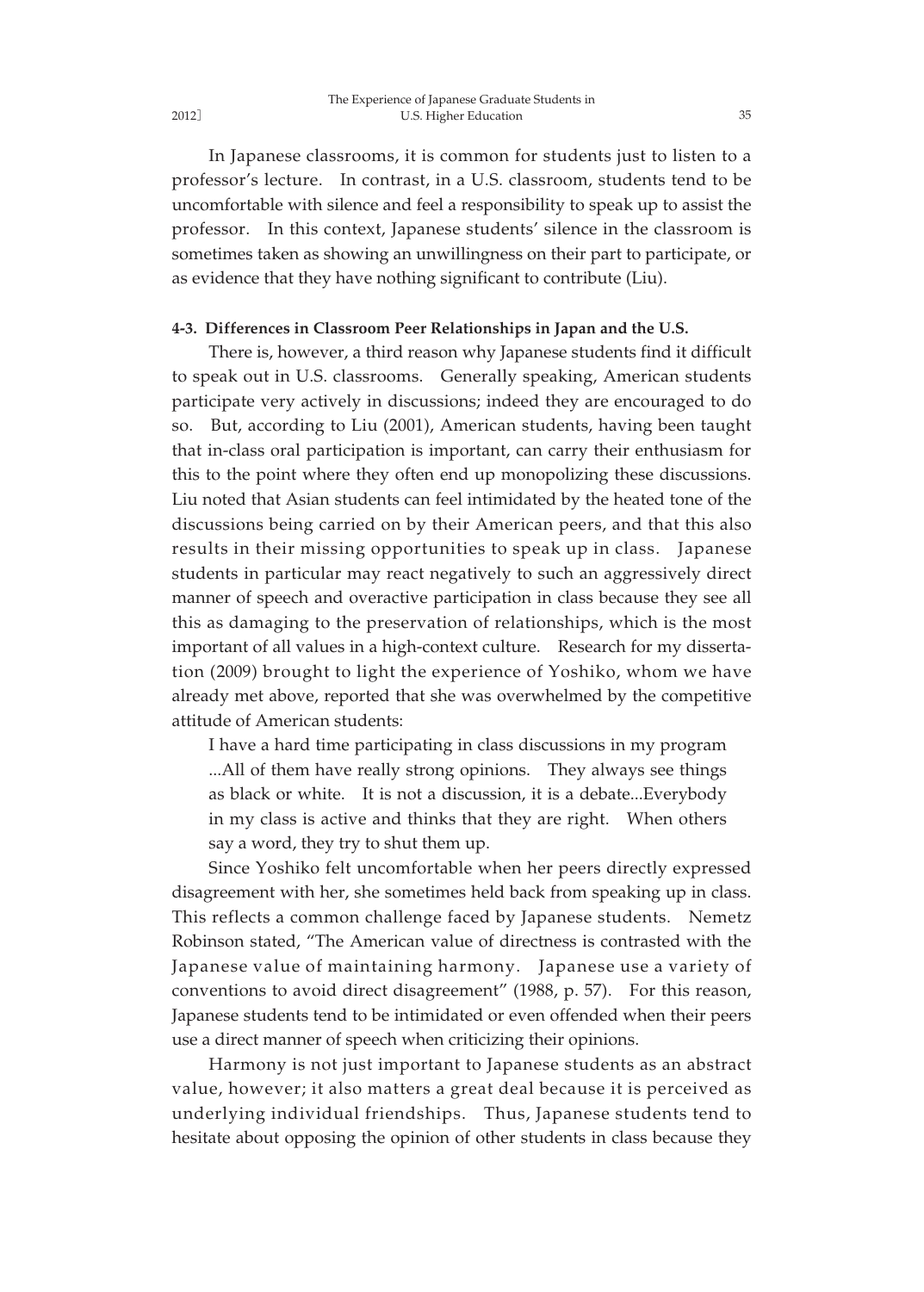fear it may damage or destroy friendships. They are very sensitive on this point; in Japan, even a slightly inappropriate phrase or nonverbal cue may ruin a friendship (Barnlund, 1989), and so Japanese people tend to take criticism of, and objections to, their ideas as personal attacks (Gudykunst & Kim, 1997). They, therefore, find it very difficult to separate the issue being discussed from the relationships between those who are discussing it. As Barnlund (1989) noted, "to Japanese eyes one of the most shocking features of American social life is the way friendships survive frequent and even violent confrontations" (p. 43).

This was why Yoshiko was extremely surprised to see that her peers still remained friends even after they had argued in class. She said: "We always have arguments in class discussion. It is amazing, but after [the American students] step out from the classroom, they forget about that." She was bewildered by the way in which people kept "fighting" one another and yet could remain friends despite having been involved in an environment that caused her great discomfort. For Americans, however, arguments are about abstract things and not imply personal antagonism; they can separate these things easily and so do not feel uncomfortable in a situation where these is academic conflict; so they can still remain friends even after disagreeing loudly with one another over an issue (Ting-Toomey, 1999). In contrast, for Japanese students like Yoshiko, though, the issue and the people overlap to a very large degree; nothing is ever abstract.

# **4-4. Lack of Language Proficiency**

In addition to cultural and class participation style differences, a lack of language proficiency has been identified as a major source of stress for Japanese and other Asian students that creates much frustration for them (Chen, 1996; Lin, 2006; Parker, 1999: Pinheiro, 2001; Sun & Chen, 1997; Wan, 2001). Merely attaining competence in matters of grammar and vocabulary is not nearly enough to overcome the language barriers that limit their participation in class discussions and activities, however. Speaking is a separate skill, which is why some U.S. faculty members want their institutions to evaluate language skills more effectively before admitting international students; they argue that "TOEFL (Test of English as a Foreign Language) scores do not seem to be indicative of whether the students can speak English or not" (Trice, 2001, p. 22).

Lin (2006) helpfully distinguished between four types of difficulties that Chinese students face in the U.S. in respect of language: (a) difficulty following discussions and participating in fast-paced graduate seminars; (b) difficulty keeping up with readings and responding in a critical fashion; (c) difficulty speaking and writing in English; (d) difficulty writing academic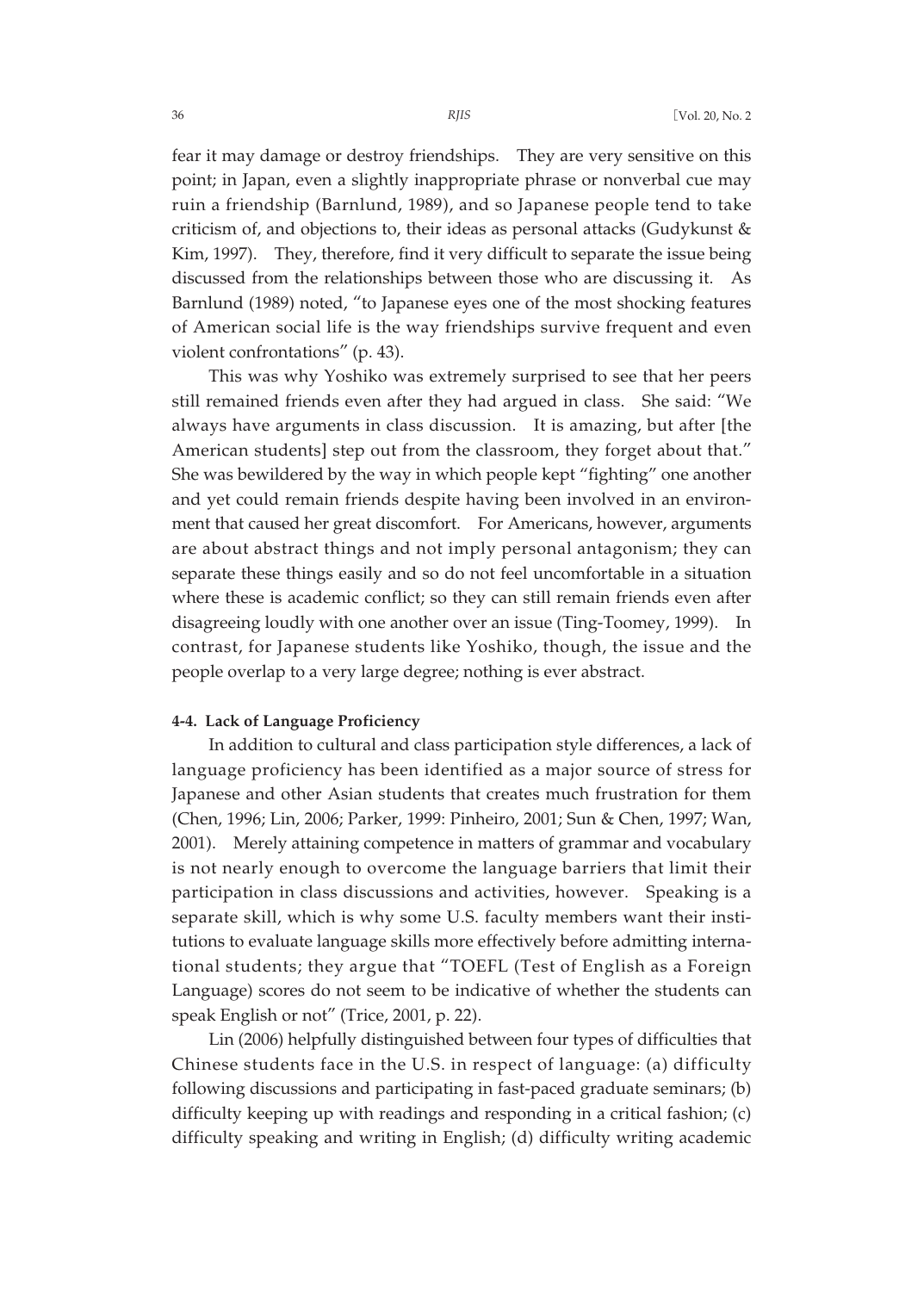papers to the accepted standard. In respect of the first two of these, she goes on to point out that successful participation in interactive classroom discussions requires a high level of language proficiency in the following areas: answering challenging questions posed by instructors and other students; asking challenging questions based on readings; justifying one's arguments clearly; and clarifying one's assertions and reasoning. These difficulties apply equally to Japanese students. Both critical thinking and the ability to write academic papers are especially hard to measure using results from TOEFL tests because these focus on listening comprehension, basic reading and writing skills, and grammar. Studies by Hwang and Dizney (1970), Mestre (1981), Mulligan, (1966), and Stover (1982) all seem to suggest no correlation between the TOEFL scores of overseas students and their academic success in U.S. higher institutions of learning. Thus, merely getting a high TOEFL score is not sufficient for Japanese students in order for them to be able to perform effectively in American classrooms.

My dissertation research (2009) threw light on this problem. Takashi, who has already introduced above, voiced his thoughts about interactive class activities such as brainstorming in the following terms:

The concept of brainstorming itself is very American. I had come across "brainstorming" as a technical word [when I was in Japan], but I don't think it'll take root in Japanese culture...In Japan, we have to present ideas that are well considered...you are not welcome to say anything that pops up into your mind, but, in the U.S., it is acceptable to present anything what you think.

This evidence from Takashi, like that presented in other academic studies, indicates that Japanese students employ sensitive guessing ability (*sasshi*) to behave in socially appropriate ways depending on the context, taking into consideration factors like place (*ba*) and space or timing (*ma*), in order to create and preserve harmony (*wa*). In Japan, the content of any speech must be obviously related to the discussion topic. In the light of this cultural difference, activities like brainstorming and improvisational speech and performance in small-group activities are challenging for Japanese students because they require high English proficiency and the ability to join in the rhythm of a rapid class discussion where the participants take it in turns to speak.

Takashi's experience cited above was shared by Yukio, aged 27, a fifthyear male master's student in social science who had a hard time keeping up with the speed of conversation in the classroom, especially early on in his program, but who got better at participating over time. He said:

I wanted to contribute in class discussion, but I could not. The speed of class discussion was too fast. It took time to think and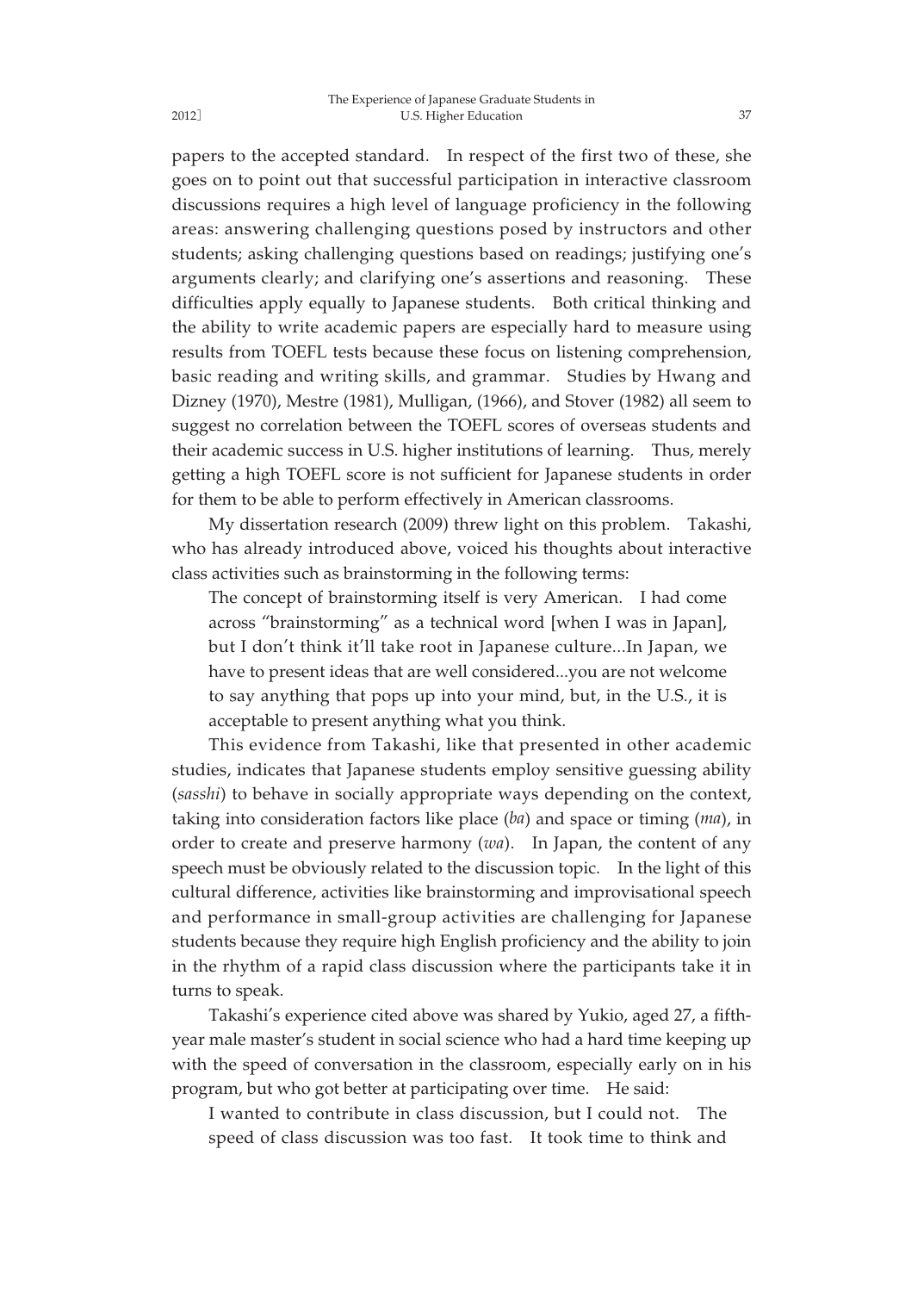understand...Everybody raised a hand, and the instructor intervened and invited particular students to speak. But, at first, I had to ask the instructor if I could go back to the topic already covered in order to give my opinion. Gradually, though, my response time became shorter.

Liu argued that, "Asian students, especially the less self-assured, less competent, and less experienced, need time to prepare their comments or questions and need a supportive classroom environment" (2001, p. 197). However, this is not easy to arrange. My dissertation research (2009) revealed that American students who participate actively in class discussions sometimes cannot tolerate the slow thinking and speaking pace of Japanese students; this is made apparent particularly in nonverbal ways, such as by yawning or reading a book while Japanese students are talking. These kinds of behavior can, therefore, intimidate them about speaking up in class because they dislike such behavior, which they interpret as ridicule. Many international students experience such discomfort and anxiety, and face a steep learning curve to overcome it by speaking more quickly.

Canale (1983) stated that to be successful in U.S. higher education, international students need four major competencies in the communication process: the first is grammatical competence, which includes knowledge of vocabulary, pronunciation, spelling, and syntax; the second is sociolinguistic competence, which includes rules of appropriateness governing the use of forms and meanings in different contexts; the third is discourse competence, which includes the knowledge required to combine forms and meanings to achieve unified spoken and written discourse; and the fourth is strategic competence, which includes knowledge of verbal and nonverbal communication strategies. I would, however, add a further quality to these four; such students need to acquire the resilience to recover from their mistakes and laugh at themselves, and so build the self-esteem and confidence that will allow them to survive in a foreign country. It can take a long time to acquire all of these necessary items.

### **5. Summary**

Merely acquiring English speaking ability does not help to prepare Japanese students to participate in class discussions or write academically competent papers. The language barriers they seem to face in the classroom are in fact also linked to differences of culture and class participation styles. Japanese students, therefore, need to venture outside their own national group and immerse themselves in the host culture in a variety of activities so as to acquire communicative competence. They need to be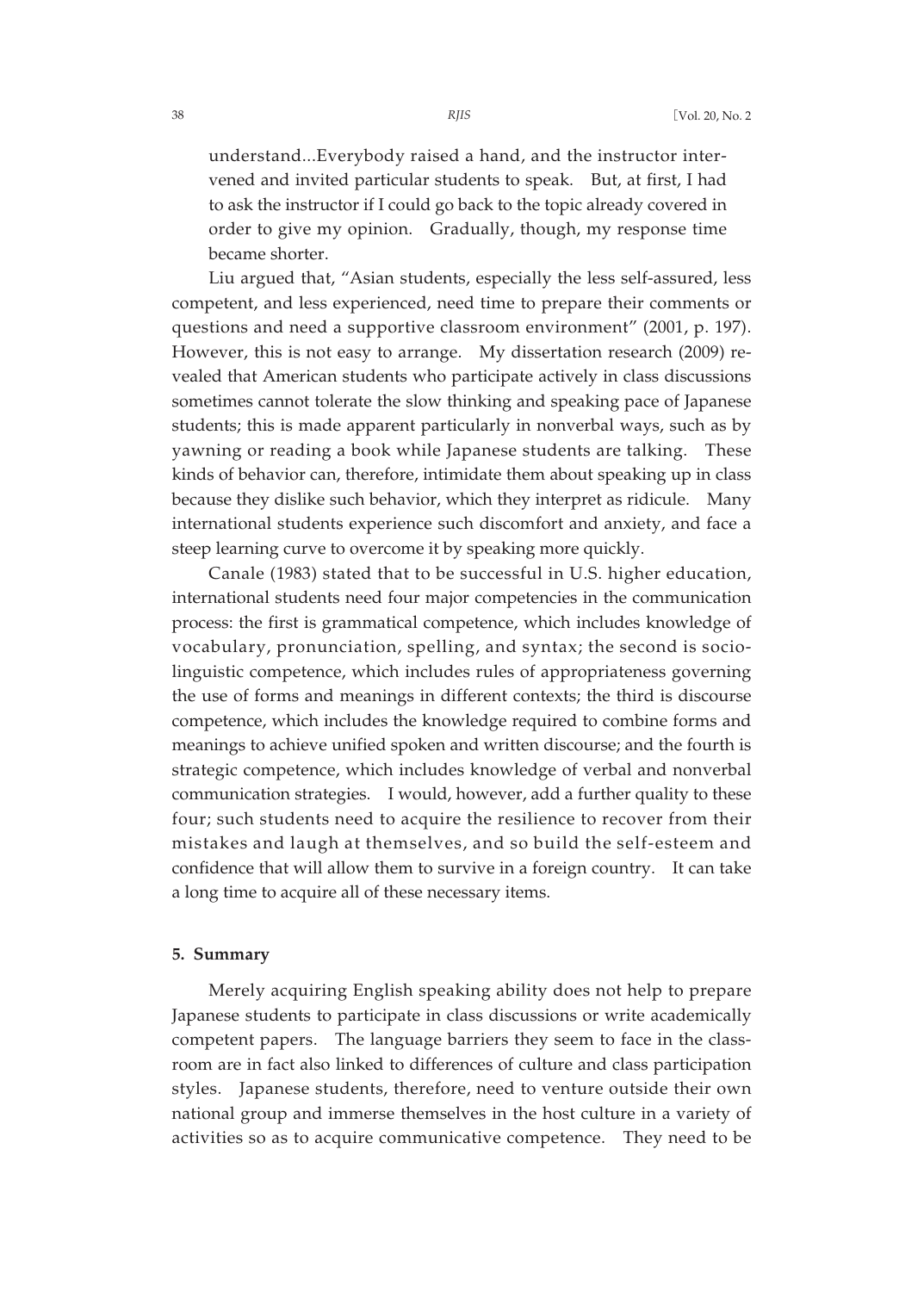willing to seek out individuals in the host culture who can serve as role models, and they can also prepare for their intercultural transition by reading books about culture shock or attending any pre-departure training sessions provided on their campus in Japan. Once they have started their program, they should write critical reflections on their intercultural experiences in order to acknowledge their own perspective and different frames of reference. Even more importantly, though, if U.S. faculty members and American students could be made more aware of the challenges that Japanese students face in American classrooms, this would enhance their intercultural sensitivity and hone their empathy skills to allow them to offer more help to people from different cultures. This, in turn, would support the learning of not just Japanese students but also that of other international students as they make the transition into the U.S. classroom.

# **6. Conclusion**

This paper has examined the specific challenges that graduate-level Japanese international students face in U.S. higher education classrooms. My hope is that it will help both faculty members in Japan preparing students for the study-abroad experience, and those in the U.S. who are to be responsible for their learning once they arrive in America. The next step in the creation of a culturally responsive learning environment, therefore, is to enhance mutual understanding among teachers, American students, and international students. Crucial to achieving this is the acknowledgment by all parties of the uniqueness of their different cultures and a willingness to explore and accept these differences. American instructors and students, as well as Japanese students, need to become open-minded and curious about one another's cultures. In so doing, they will help to enhance intercultural competencies and create a warmer atmosphere that will benefit all the students in the classroom.

#### **References**

- Adler, P. (1975). The transition experience: An alternative view of culture shock. *Journal of Humanistic Psychology*, 15, 13-23.
- Albert, R. D., & Triandis, H. C. (1994). Intercultural education for multicultural societies critical issues. In L. A. Samovar & R. E. Porter (Eds.), *Intercultural communication: A reader* (7th ed.) (pp. 425-434). Belmont, CA: Wadsworth.
- Barna, L. M. (1983). The stress factor in intercultural relations. In D. Landis & R. W. Blislin (Eds.), *Handbook of intercultural training: Issues in training methodology* (Vol. 2, pp. 19-49). New York: Pergamon Press.
- Barnlund, D. (1989). *Public and private self in Japan and the United States*. Yarmouth, ME: Intercultural Press.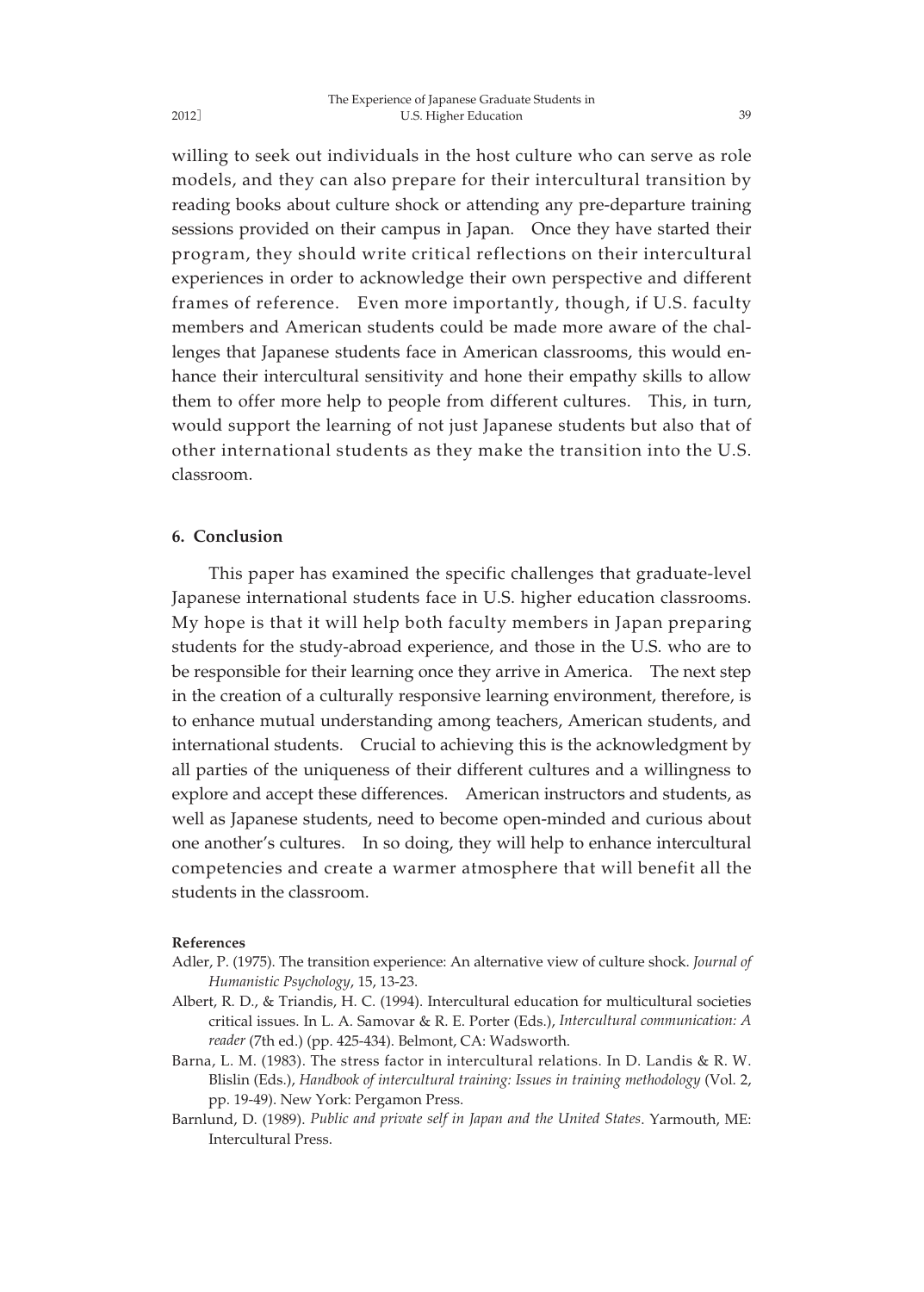- Bennett, C. (1995). Comprehensive multicultural education (3<sup>rd</sup> ed.). Needham Heights, MC: Allyn & Bacon.
- Bennett, J. M. (1998). Transition shock: Putting culture shock in perspective. In M. J. Bennett (Ed.), *Basic concept of intercultural communication: Selected readings* (pp. 215-224). Yarmouth, ME: Intercultural Press, Inc.
- Bennett, M. J. (1998). Intercultural communication: A current perspective. In M. J. Bennett (Ed.), *Basic concept of intercultural communication: Selected readings* (pp. 1-34). Yarmouth, ME: Intercultural Press, Inc.
- Canale, M. (1983). From communicative competence to communicative language pedagogy. In J. Richards, & R. Schmidt (Eds.), *Language and communication* (pp. 2-27). New York: Harper & Row.
- Chan, S. (1999). The Chinese learner: A question of style. *Education and Training, 41* (6/7), 294-304.
- Chen, C. P. (1999). Common stressors among international college students: Research and counseling implications. *Journal of College Counseling, 2*, 49-65.
- Cooper, K. J. (1983). Increasing the international relevance of U.S. education. In H. M. Jenkins & Associates (Eds.), *Educating students from other nations: American colleges and universities international educational interchange* (pp. 277-294). San Francisco: Jossey-Bass.
- Furnham, A. (1988) Adjustment of sojourners. In Y. Y. Kim & W. B. Gudykunst (Eds.), *Cross-Cultural Adaptation* (pp. 3-38). Newbury, CA: Sage.
- Gannon, M. J., & Associates. (1994). *Understanding global cultures: Metaphorical journeys through 17 countries*. Thousand Oaks, CA: Sage.
- Gudykunst, W. B., & Kim, Y. Y. (1997). *Communication with strangers: An approach to intercultural communication*. Boston: MacGraw-Hill Companies.
- Gudykunst, W. B., & Ting-Toomey, S., & Nishida, T. (Eds.) (1999). *Communication in personal relationships across cultures*. Thousand Oaks, CA: Sage Publications, Inc.
- Gudykunst, W. B., Ting-Toomey, S., Sudweeks, S., & Stwart, L. P. (1995). *Building bridges: Interpersonal skills for changing world*. Boston, MA: Houghton Mifflin Company.
- Hall, E. T. (1976). *Beyond culture*. New York: Anchor Books.
- Hofstede, G. (1997). Culture and organizations: Software of the mind. New York: McGraw-Hill.
- Hwang, K., & Dizney, H. F. (1970). Predictive validity of the test of English as a Foreign Language for Chinese students at American university. *Educational Psychological Measurement*, 30, 457-477.
- Kaplan, R. B. (1987). Foreign students: Developing institutional policy. *The College Board Review*, 143, 7-9, 28-30.
- Landis, D., Bennett, J., & Bennett, M. (Eds.) (2004). *Handbook of Intercultural Training*. Thousand Oaks, CA: Sage.
- Light, T. (1993). Erasing borders: The changing role of American higher education in the world. *European Journal of Education*, 28, 253-271.
- Lin, L. (2006, April). *Perceptions of differences: Chinese graduate students in U.S. programs of social sciences, humanities, and education.* Paper presented at the American Educational Research Association 26th. San Francisco, CA.
- Liu, J. (2001). *Asian students' classroom communication patterns in U.S. universities: An emic perspective*. Westport, CT: Ablex Publishing.
- Losey, K. M. (1997). *Listen to the silences: Mexican American interaction in the composition classroom and the community.* Norwood, NJ: Ablex Publishing Corporation.
- Mestre, J. P. (1981). Predicting academic achievement among bilingual Hispanic college technical students. *Educational and Psychological Measurement, 41*, 1255-1264.
- Mulligan, A. C. (1966). Evaluating foreign credentials. *College and University, 41*, 307-313.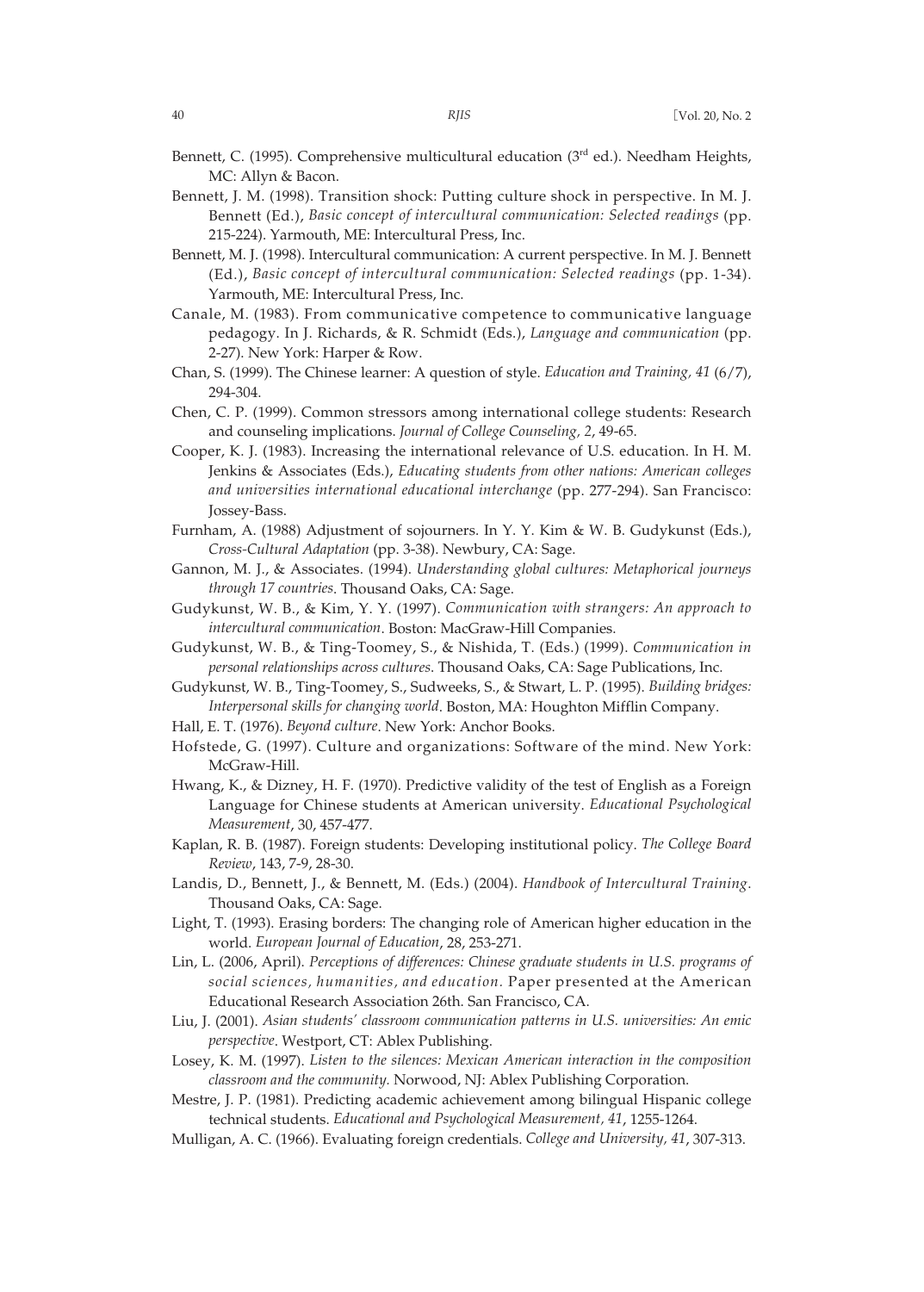- Nemetz Robinson, G. L. (1988). *Crosscultural understanding.* Hemel Hempstead, UK: Prentice Hall.
- Oberg, K. (1960). Culture shock: Adjustment to new cultural environments. *Practical Anthropology,* 7, 177-182.
- Oxford, R. L., & Burry-Stock, J. A. (1995). Assessing the use of language learning strategies worldwide with the ESL/EFL version of the strategy inventory for language learning (SILL). *System, 23*, 153-175.
- Paige, M. (1993). On the nature of intercultural experiences and intercultural education. In M. Paige (Ed.), *Education for the intercultural experience* (pp. 1-19). Yarmouth, ME: Intercultural Press.
- Parker, D. R. (1999). *Teaching, learning, and working with international students: A case study.* (ERIC Document Reproduction Service, No. ED438756).
- Pinheiro, S. O. (2001). *Perceptons versus preferences: Adlt internatioanl students' teachingleanring experences in an American university.* (ERIC Docunet Reproduciton Servie No. ED452785).
- Selvadurai, R. (1992). Problems faced by international students in American colleges and universities. *Community Review,* 12 (1-2), 27-32.
- Stover, A. D. (1982). Effects of language admission criteria on academic performance of non-native English speaking students. *Dissertation Abstract International 42,* 4374A-4375A. University Microfilm No. 67-8032.
- Sun, W., & Chen, G. M. (1997). *Dimensions of difficulties mainland Chinese students' encounter in the United States.* Paper presented at the International Conference in Cross-Cultural Communications. (ERIC Document Reproduction Service No. ED406635).
- The Center for Teaching and Learning. (2001). *Campus resource guide.* University of North Carolina, Chapel Hill. Retrieved May 20, 2005 from http://ctl.unc.edu/crg8.html
- Thompson, H. B., & Thompson, G. H. (1996, September/October). Confronting diversity issues in the classroom with strategies to improve satisfaction and retention of international students. *Journal of Education for Business,* 72 (1), 53-55.
- Ting-Toomey, S., & Chung, L. C. (2005). *Understanding intercultural communication.* Los Angeles: CA: Roxbury Publishing Company.
- Ting-Toomey, S. (1999). *Communication across cultures.* New York: The Guildford Press.
- Trice, A. G. (2001). *Faculty perceptions of graduate international students: The benefits and challenges.* Paper presented at the Annual Meeting of the Association for the Study of Higher Education 26<sup>th</sup>, Richmond, VA, November 15-18, 2001.
- Wan, G. F. (2001). The learning experience of Chinese students in American universities: A cross-cultural perspective. *College Student Journal,* 35 (1), 28-44.
- Ward, C. A., Bochner, S., & Furnham, A. (2001). *The psychology of culture shock* (2nd ed.). Philadelphia, PA: Routledge, Taylor & Francis Group.
- Weinstein, G., & Obear, K. (1992). Bias issues in the classroom: Encounters with the teaching self. In M. Adams (Ed.), *Promoting Diversity in College Classrooms: Innovative Responses for the Curriculum, Faculty, and Institutions* (pp. 39-50). San Francisco, CA: Jossey-Bass.
- Wong, J. K. (2004). Are the learning styles of Asian international students culturally or contextually based? *International Education Journal, 4* (4), 154-166.
- Yamashita, M. (2009). *Japanese international graduate students in U.S. higher education classrooms: an investigation of their pedagogical and epistemological challenges and supports.* Unpublished doctoral dissertation, Portland State University, Portland, OR.
- Zhang, N., & Dixon, D. N. (2001, October 1). Multiculturally responsive counseling: Effects on Asian students' ratings of counselors. *Journal of multicultural Counseling &*

41